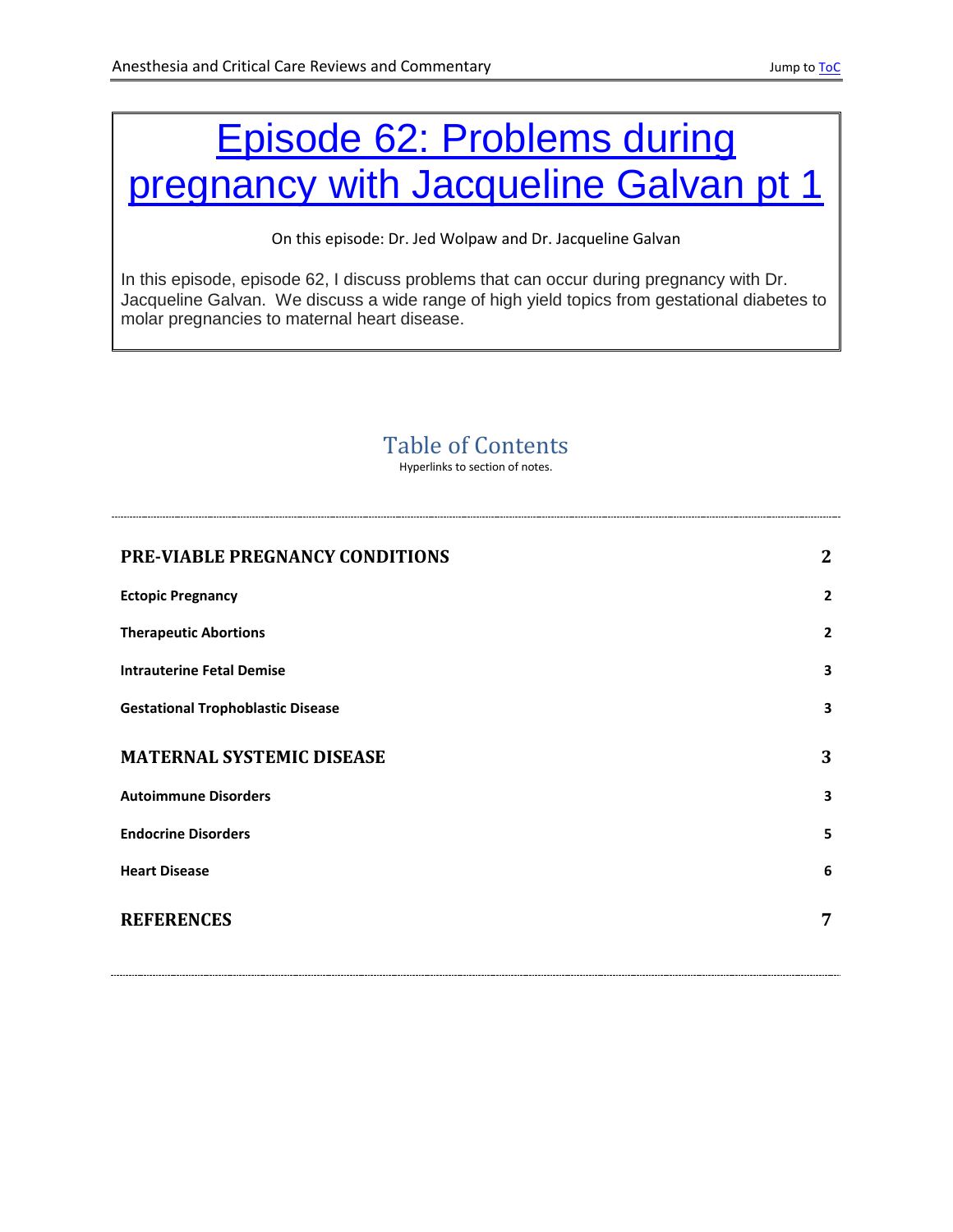## <span id="page-1-0"></span>Pre-Viable Pregnancy Conditions

### <span id="page-1-1"></span>Ectopic Pregnancy

- Definition: fertilized egg implants outside endometrial lining
- Incidence: 16 in 1000 pregnancies
- Risk factors: PID, previous ectopic pregnancy, IUD, previous tubal surgeries, assisted reproductive technologies
- Locations:
	- $\circ$  Cervical  $\rightarrow$  most lethal because it is highly vascularized and has no muscle contractility
	- $\circ$  Tubal  $\rightarrow$  most common
	- o Uterine scar
	- o Abdominal
- Demographics:
	- $\circ$  Teenagers  $\rightarrow$  have most lethal complications because delayed access to care
	- $\circ$  Age 35 to 44  $\rightarrow$  most common
- Clinical Signs:
	- $\circ$  Abdominal pain  $\rightarrow$  rule out other causes such as kidney stones, ovarian torsion, etc.
	- o Delayed menses
	- o Vaginal bleeding
	- Anesthetic management:
		- o If unruptured: general anesthetic w/ RSI
			- One good IV is sufficient
		- $\circ$  If ruptured, significant bleeding: ensure good access, have type specific or O-ve blood

### <span id="page-1-2"></span>Therapeutic Abortions

- ?risk of aspiration  $\rightarrow$  incidence is rare and most # are from full-term woman
	- $\circ$  Anesthesia & [Analgesia 2016 study](https://pubmed.ncbi.nlm.nih.gov/27177015/)  $\rightarrow$  Found no incidence of pulmonary aspiration
		- $\blacksquare$  NPO, majority in 1<sup>st</sup> trimester, average procedure time was 8 minutes
		- **Used IV sedation with fentanyl, Midazolam, and propofol**
		- **Subset had paracervical block**
	- $\circ$  [J Clin Anesthesia 2011 study](https://pubmed.ncbi.nlm.nih.gov/21831622/)  $\rightarrow$  62 000 patients for elective outpatient termination under anesthesia IV found no incidence of pulmonary aspiration or anesthesia events
		- Small minority of patients >18 weeks GA
		- Excluded BMI > 40
	- $\circ$  [Contraception 2013](https://pubmed.ncbi.nlm.nih.gov/22840276/#affiliation-1)  $\rightarrow$  procedural sedation with paracervical block found no incidence of anesthesia or pulmonary aspiration events
		- **Most patients 5 to 18 weeks GA**
	- $\circ$  [Contraception 2017](https://www.sciencedirect.com/science/article/pii/S0010782415302146?via%3Dihub)  $\rightarrow$  Deep sedation of 300 patients, more patients in 24 weeks GA mark, found no incidence of pulmonary aspiration in deep sedation
		- Patients who were intubated were intubated because of maternal reasons (eg. preference, developmental delay, risk of hemorrhage)
- Main Takeaway: don't need to electively intubate all patients coming in for surgical abortion and paracervical is a useful adjunct
	- o Especially those who are BMI < 40, GA ≤ 18 weeks, appropriately NPO, no reason for hemorrhage, HELLP, etc.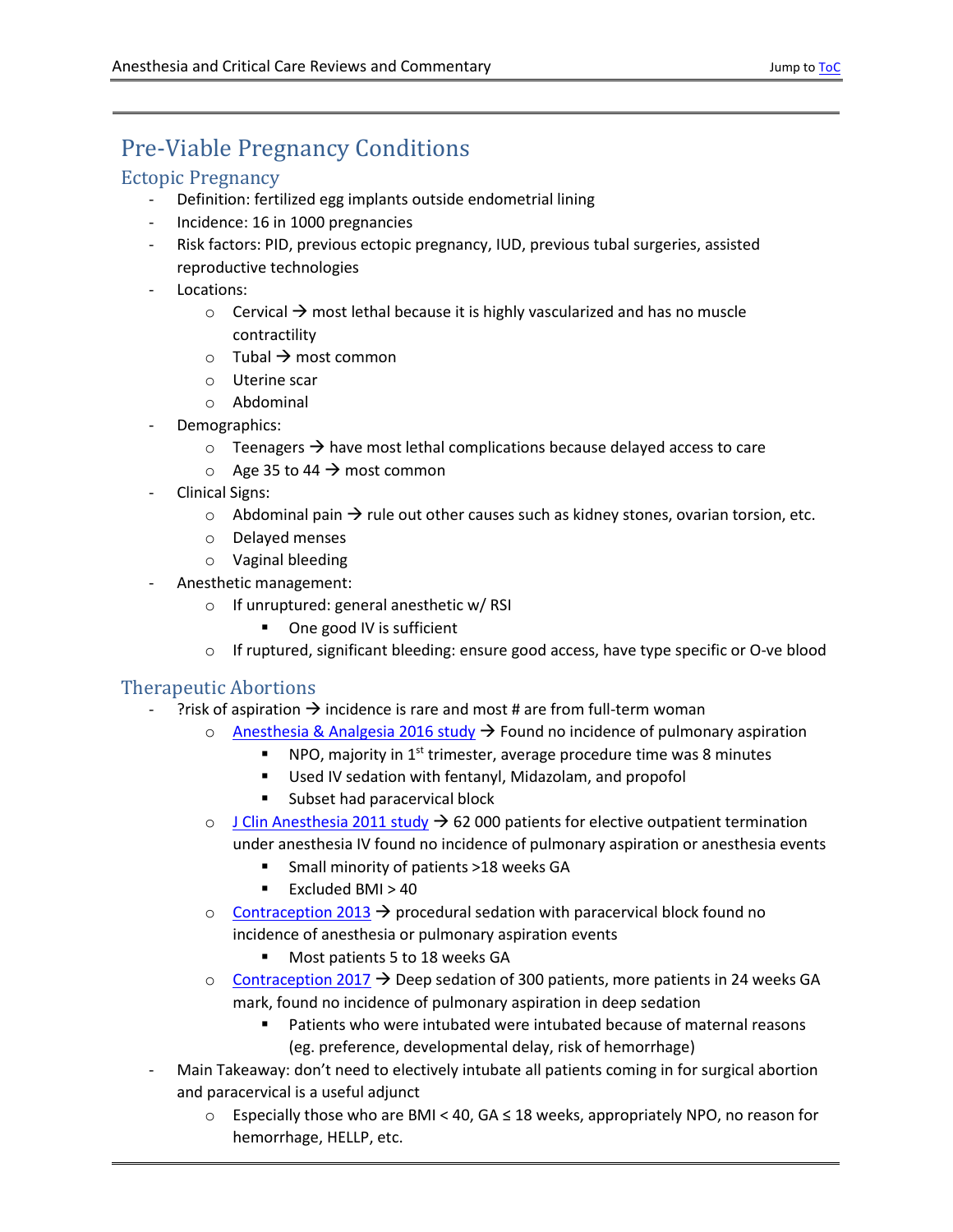### <span id="page-2-0"></span>Intrauterine Fetal Demise

- Definition: intrauterine fetal death in patients >20 weeks GA
- Risk factors: non-Hispanic African American women, preexisting hypertension, preexisting diabetes, age > 35 years, obese patients
- Chance of DIC is ~10% after 4 weeks of a known intrauterine fetal demise  $\rightarrow$  patients present earlier than this
- Epidural anesthesia should be made available prior to induction of labour  $\rightarrow$  vaginal delivery is preferred method of delivery even in patients with previous C-section
	- o People with previous C-section have increased risk of requiring C-section, but still should be offered trial of vaginal labour first

### <span id="page-2-1"></span>Gestational Trophoblastic Disease

- Definition: abnormal tissue that normally forms placenta
- Two subcategories:
	- o Hydatidiform mole
		- Partial mole  $\rightarrow$  some element of fetal parts
		- Full mole  $\rightarrow$  abnormal tissue with no fetal parts
	- $\circ$  Malignant gestational trophoblastic disease  $\rightarrow$  could turn into neoplasm
- Clinical signs:
	- o Delayed menses
	- o Vaginal bleeding
	- o No fetal cardiac activity
	- o Uterus large of gestational age
	- o Elevated β-HCG
	- o Hyperemesis
- Associated with:
	- o Anemia
	- o Pregnancy induced hypertension
	- o DIC
	- o Hyperthyroid like state
	- o Cardiopulmonary distress
	- o Pulmonary hemorrhage
- Investigations: CBC, coagulation studies, CXR
- Management:
	- o Have type specific blood ready
	- o Rhogam if Rh negative pre-operatively ideally
	- o Large bore access
	- o Uterotonic agents available
	- o Consider avoiding volatile agents as they are associated with uterine relaxation
	- o General anesthesia

### <span id="page-2-2"></span>Maternal Systemic Disease

### <span id="page-2-3"></span>Autoimmune Disorders

- **Systemic Lupus Erythematosus**: antibodies against nuclear, cytoplasmic and cell membranes
	- o More common in women of child bearing age
	- o Medical management in peripartum area: hydroxychloroquine, azathioprine, prednisone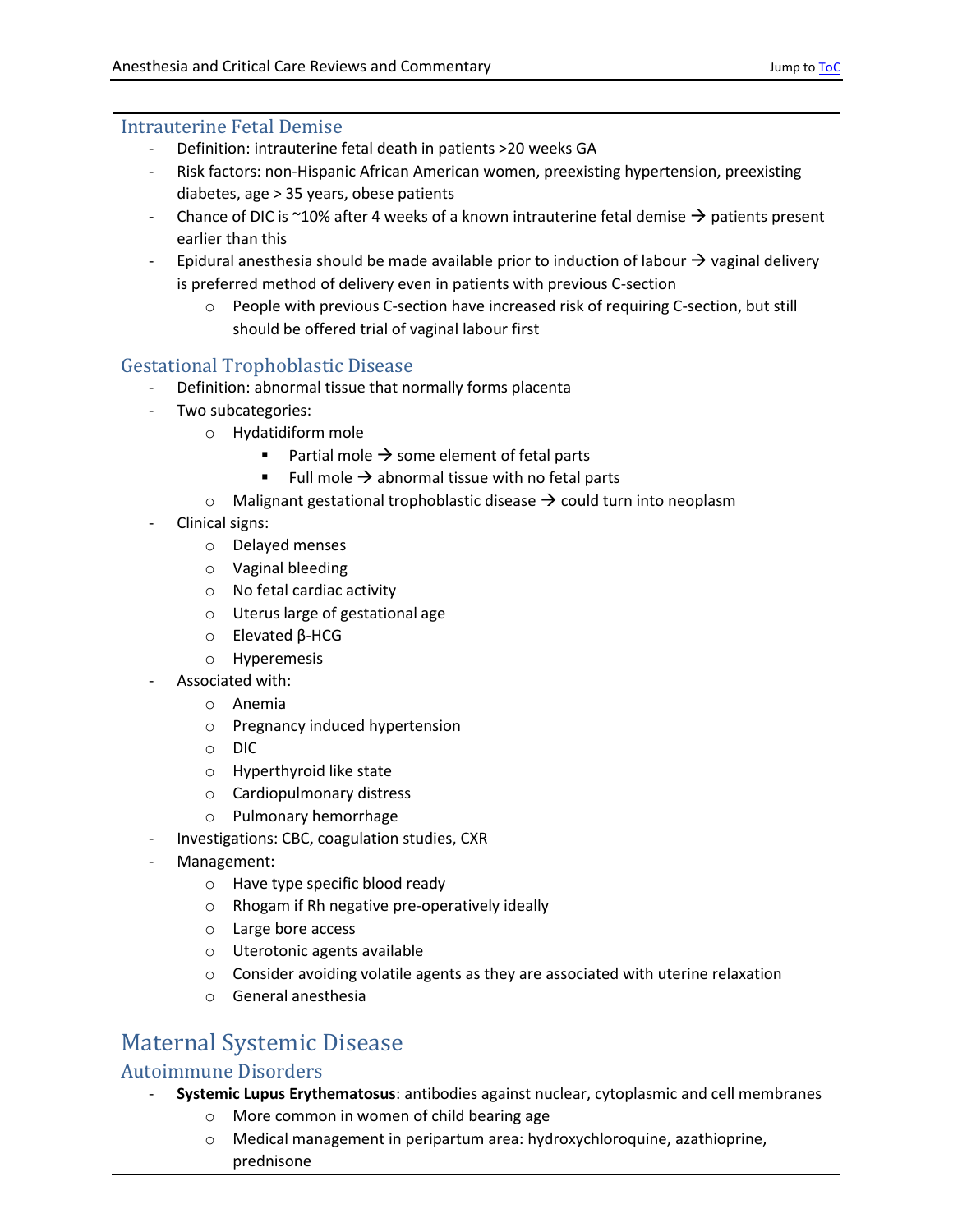- o Effect on pregnancy: unknown if lupus will worsen
	- General rule: if had major active disease in 6mos prior to contraception, likely will have disease flare during pregnancy
	- **EXECO** Cerebritis and seizures may overlap with preeclampsia  $\rightarrow$  estimated 5 to 38%
		- Worsening hypertension, edema, proteinuria, anemia, thrombocytopenia
		- To distinguish, look for casts in urine samples, complement levels (decrease in lupus flare)
	- **Accelerated atherosclerosis**
	- Nephritis may become worse  $\rightarrow$  treat with immunosuppressants
	- **Hematologic disturbances may appear**
- o Effect of SLE flare on fetus:
	- **Increased rate of fetal loss**
	- IUGR
	- **Prematurity**
	- **Preterm delivery**
	- C/S rate is reported as high as 40%
	- Fetal congenital heart block because transplacental transfer of maternal antibodies  $\rightarrow$  pre-delivery assessment by neonatologist
- o Management: full head to toe assessment
	- Baseline level of urine protein, antibodies, anti-phospholipid, complement
	- Up to 50% of SLE patients will develop some sort of cardiac dysfunction in lifetime (eg. cardiomyopathy)
	- **Vaginal delivery still preferred**
	- **Look at hematologic profile prior to neuraxial**
- **Anti-phospholipid Syndrome:** auto-antibody against cell membrane phospholipids  $\rightarrow$  activate platelets, etc.  $\rightarrow$  abnormally formed clots
	- o Primary vs. secondary: secondary if associated w/ SLE, etc.
	- o Patients are in hypercoagulable state
	- o Effect on pregnancy:
		- Recurrent fetal loss in third trimester because of chronic placental infarction
	- o Management:
		- If recurrent pregnancy loss or vascular thrombosis not provoked  $\rightarrow$  work-up
		- If have anti-phospholipid syndrome, but no history of vascular thrombosis  $\rightarrow$ on prophylactic anti-coagulation throughout pregnancy and up to 6 weeks post-partum
		- If have anti-phospholipid syndrome, and history of vascular thrombosis  $\rightarrow$  on full anti-coagulation throughout pregnancy and up to 6 weeks post-partum
		- Anti-coagulation starts when they are pregnant and/or have positive work-up
		- **If going to have C-section, time neuraxial with anti-coagulation and time** restarting sometime after neuraxial is in place
			- Example anticoagulation: LMWH (eg. enoxaparin)
	- o Anticoagulation Guidelines:
		- [The Society for Obstetric Anesthesia and Perinatology Consensus Statement](https://pubmed.ncbi.nlm.nih.gov/29099429/)  [on the Anesthetic Management of Pregnant and Postpartum](https://pubmed.ncbi.nlm.nih.gov/29099429/) Women Receiving Thromboprophylaxis [For Higher Dose Anticoagulants.](https://pubmed.ncbi.nlm.nih.gov/29099429/)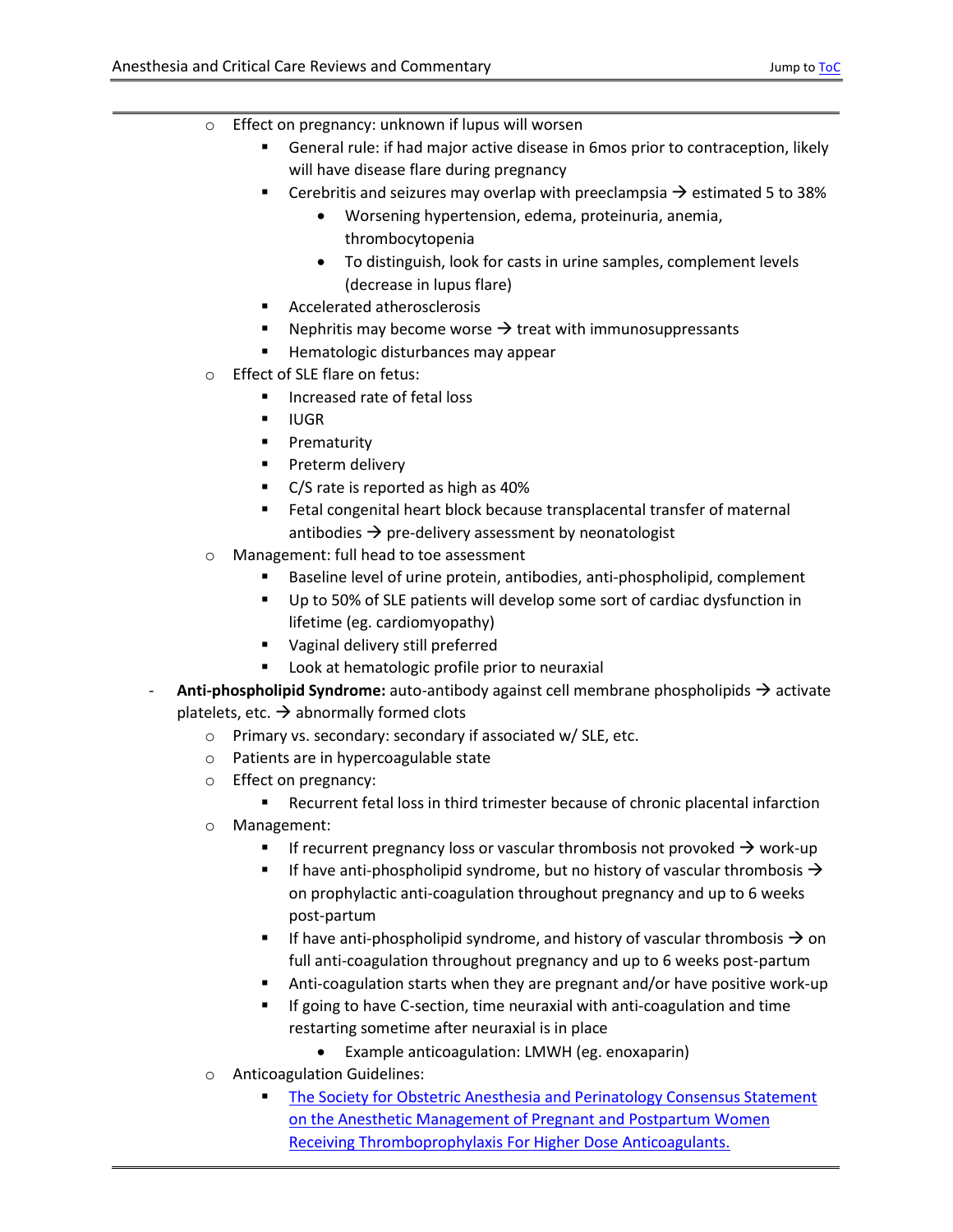### <span id="page-4-0"></span>Endocrine Disorders

- **Hyperthyroid**: more common than hypothyroid in pregnancy
	- o Physiology: serum T4 are determinate of thyroid function
		- Thyroxine binding globulin increases during pregnancy
		- **Pregnancy is euthyroid state**
	- o Treatment: propylthiouracil, methimazole
	- o Thyroid storm:
		- Tx: cooling, IV hydration, correct electrolytes and glucose, aspirin for increased temperature, propranolol, dexamethasone
	- o Risks during pregnancy: preterm labour, preeclampsia, IUGR, non-reassuring fetal heart rate patterns (resolve with treating mom's hyperthyroid)
- **Hypothyroid**: risk for chronic anovulation
	- o Treatment: levothyroxine
	- o Risks during pregnancy: increased fetal loss, preeclampsia, placental abruption, IUGR, impaired neurological development
	- o Anesthetic concerns: myocardial dysfunction, coronary artery disease, sensitive to induction drugs, impaired CNS response to hypercarbia  $\rightarrow$  well monitored setting
- **Pheochromocytoma**: exceedingly rare (0.007%)
	- $\circ$  Maternal-fetal mortality rate is 40-50% if untreated  $\rightarrow$  5-15% mortality rate if treated
		- Hard diagnosis because mimics a lot of other things
	- o Treatment: alpha blockade, BP management, surgical resection BEFORE 24 weeks
		- If found after, no preferred method of delivery
		- If vaginal  $\rightarrow$  early epidural to prevent catecholamines
			- $\bullet$  Densen block in 2<sup>nd</sup> stage
			- Assisted forceps to limit pushing which can aggravate pheo
		- If C/S  $\rightarrow$  be prepared to resect pheo; no preferred for GA vs. epidural
			- Invasive central line, arterial line, slowly titrated neuraxial
			- Have vasodilatory agents ready
		- Medications to avoid:
			- Succinylcholine because of histamine release  $\rightarrow$  risk benefit analysis with airway management
			- Morphine
			- Metoclopramide
			- Glucocorticoids
			- Ketamine
- **Gestational Diabetes:** 6-9% of pregnancies; rate is increasing
	- o Two types:
		- Type 1 is adequately controlled with diet and lifestyle
		- Type 2 requires medication
	- o Risk factors: race, advanced maternal age, obesity, history, PCOS
	- $\circ$  Risks to mom: preeclampsia, increased risk of C-section, preterm labour, surgical site infections, previous gestational diabetes
		- **Increased risk of developing type II diabetes mellitus**
	- o Risk to fetus: neonatal hypoglycemia, macrosomia (4000 to 5000 grams), shoulder dystocia, birth trauma, IUFD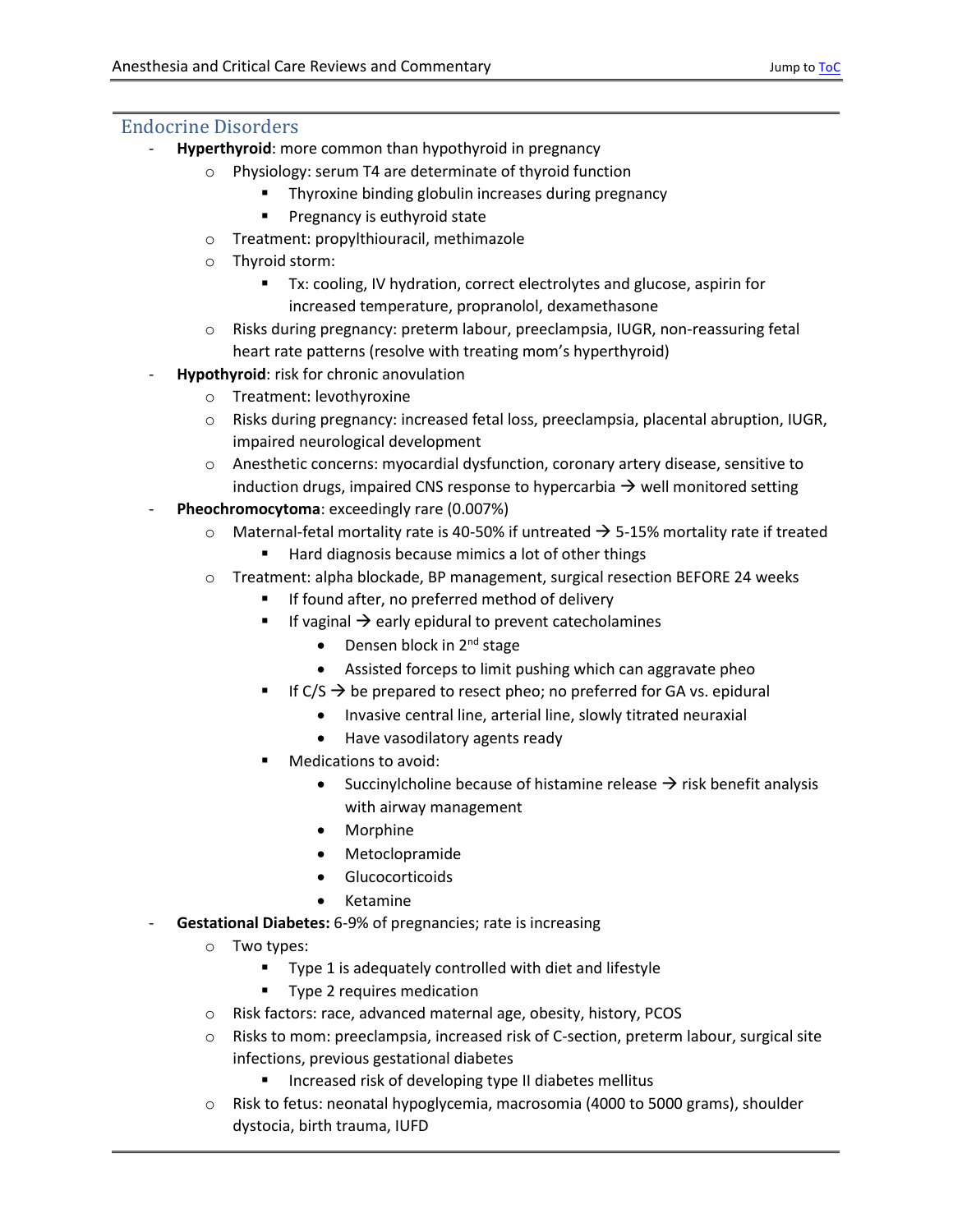#### <span id="page-5-0"></span>Heart Disease

- One of five leading causes of maternal death
- Physiological changes in pregnancy are not congruent with heart disease
	- o Increased blood volume
	- o Maternal HR increases
	- o Stroke volume increases
	- o O2 consumption increases
	- o Decreased pulmonary reserves
- **Supraventricular Tachycardia (SVT):**
	- $\circ$  50% of women will have tachyarrhythmia during pregnancy (some may just be PVCs)
	- o More common in women with structural heart diseases (eg. ASD, VSD)
	- $\circ$  Stable SVT: vagal maneuvers  $\rightarrow$  adenosine 6mg followed by 12mg if it doesn't break through antecubital IV because of the rapid degradation
	- o Unstable SVT: consider synchronized cardioversion, consultation

#### - **Pulmonary hypertension:**

- o Risks to pregnancy: IUGR, fetal loss, preterm delivery
- o Maternal mortality ~36% because increased cardio demands cannot be met
- $\circ$  Post-partum is dangerous period because get auto-transfusion of blood from uterus back to central circulation
- o Anesthetic goals are to:
	- **Avoid increasing pulmonary vascular resistance**
	- **Maintenance of intravascular volume**
	- Avoid myocardial depression
- o Monitors:
	- Central line for cardio-active drugs
	- **E** Arterial line with cardiac output monitoring; if don't have this, decision dependent on patient's disease severity and options available at your institution
	- Slowly titrated epidural for vaginal delivery; dense block for  $2<sup>nd</sup>$  stage and controlled forceps to avoid increased maternal oxygen consumption
- o Medications:
	- **IFM** Inotropic agents on hand (eg. dobutamine, milrinone)
	- **Inhaled NO**
	- Avoid methylergonovine  $(2^{nd})$  line Uterotonic)
- **Coronary Artery Disease/Ischemic Heart Disease:**
	- o Incidence of myocardial infarction from coronary disease is 3-6 cases per 100 000
		- Higher metabolic rate during pregnancy and hemodynamic during labour and delivery may negatively affect a fixed lesion
	- o Management:
		- Good multidisciplinary meetings
		- Awareness of anticoagulation agents used by mom
		- Evaluate recent imaging and cardiac function
		- Epidural during labour with assisted second stage to decrease maternal expulsive efforts

#### #How do you manage this obstetric patients with these diseases